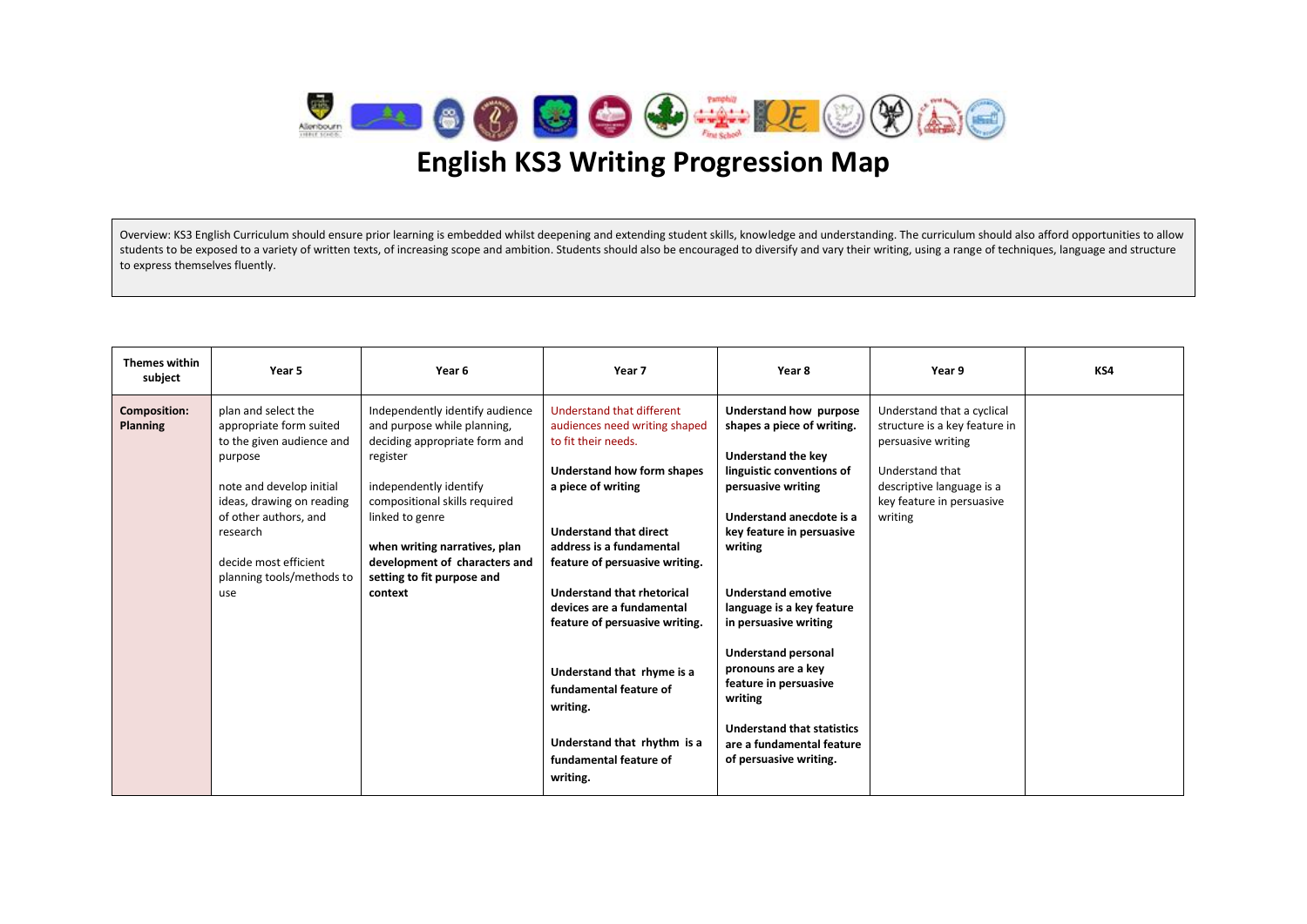

| specific audience.<br>descriptive writing.<br>shaped through language<br>choice<br>Understand how language<br>Understand similes are a<br>can be subtly adapted to<br>fundamental feature of<br>meet the needs of a<br>descriptive writing.<br>Understand how to adapt<br>specific purpose.<br>language and form to<br><b>Understand simple sentences</b><br>create an accurate<br>are a fundamental feature of<br>biography.<br>descriptive writing.<br><b>Understand that</b><br><b>Understand maintaining</b><br>structural features are<br>narrative voice is key to<br>fundamental to prose<br>developing character<br>poems<br>Understand how language is<br><b>Understand the linguistic</b><br>used to create appropriate<br>conventions of a<br>tone and form for a formal<br>newspaper article<br>letter. |  |  |  | Understand that repetition is<br>a fundamental feature of<br>writing.<br>Understand that an author can<br>choose repetition when<br>shaping a text.<br>Understand adjectives and<br>adverbs are a fundamental<br>feature of descriptive writing.<br>Understand metaphors are a<br>fundamental feature of<br>descriptive writing.<br>Understand verbs are a<br>fundamental feature of | <b>Choose features within</b><br>writing to suit audience<br>and purpose.<br><b>Understand pathetic</b><br>fallacy is a key feature of<br>descriptive writing.<br><b>Understand</b><br>personification is a key<br>feature of descriptive<br>writing.<br><b>Understand how</b><br>descriptive language can<br>be used to shape a<br>setting.<br><b>Understand how a</b><br>narrative voice can be | Understand that<br>foreshadowing is a key<br>feature of descriptive<br>writing.<br>Understand semantic<br>fields are a key feature in<br>descriptive writing.<br>Understand that imagery is<br>a key feature in descriptive<br>writing<br>Understand how language<br>can be subtly adapted to<br>meet the needs of a |  |
|---------------------------------------------------------------------------------------------------------------------------------------------------------------------------------------------------------------------------------------------------------------------------------------------------------------------------------------------------------------------------------------------------------------------------------------------------------------------------------------------------------------------------------------------------------------------------------------------------------------------------------------------------------------------------------------------------------------------------------------------------------------------------------------------------------------------|--|--|--|--------------------------------------------------------------------------------------------------------------------------------------------------------------------------------------------------------------------------------------------------------------------------------------------------------------------------------------------------------------------------------------|---------------------------------------------------------------------------------------------------------------------------------------------------------------------------------------------------------------------------------------------------------------------------------------------------------------------------------------------------------------------------------------------------|----------------------------------------------------------------------------------------------------------------------------------------------------------------------------------------------------------------------------------------------------------------------------------------------------------------------|--|
|---------------------------------------------------------------------------------------------------------------------------------------------------------------------------------------------------------------------------------------------------------------------------------------------------------------------------------------------------------------------------------------------------------------------------------------------------------------------------------------------------------------------------------------------------------------------------------------------------------------------------------------------------------------------------------------------------------------------------------------------------------------------------------------------------------------------|--|--|--|--------------------------------------------------------------------------------------------------------------------------------------------------------------------------------------------------------------------------------------------------------------------------------------------------------------------------------------------------------------------------------------|---------------------------------------------------------------------------------------------------------------------------------------------------------------------------------------------------------------------------------------------------------------------------------------------------------------------------------------------------------------------------------------------------|----------------------------------------------------------------------------------------------------------------------------------------------------------------------------------------------------------------------------------------------------------------------------------------------------------------------|--|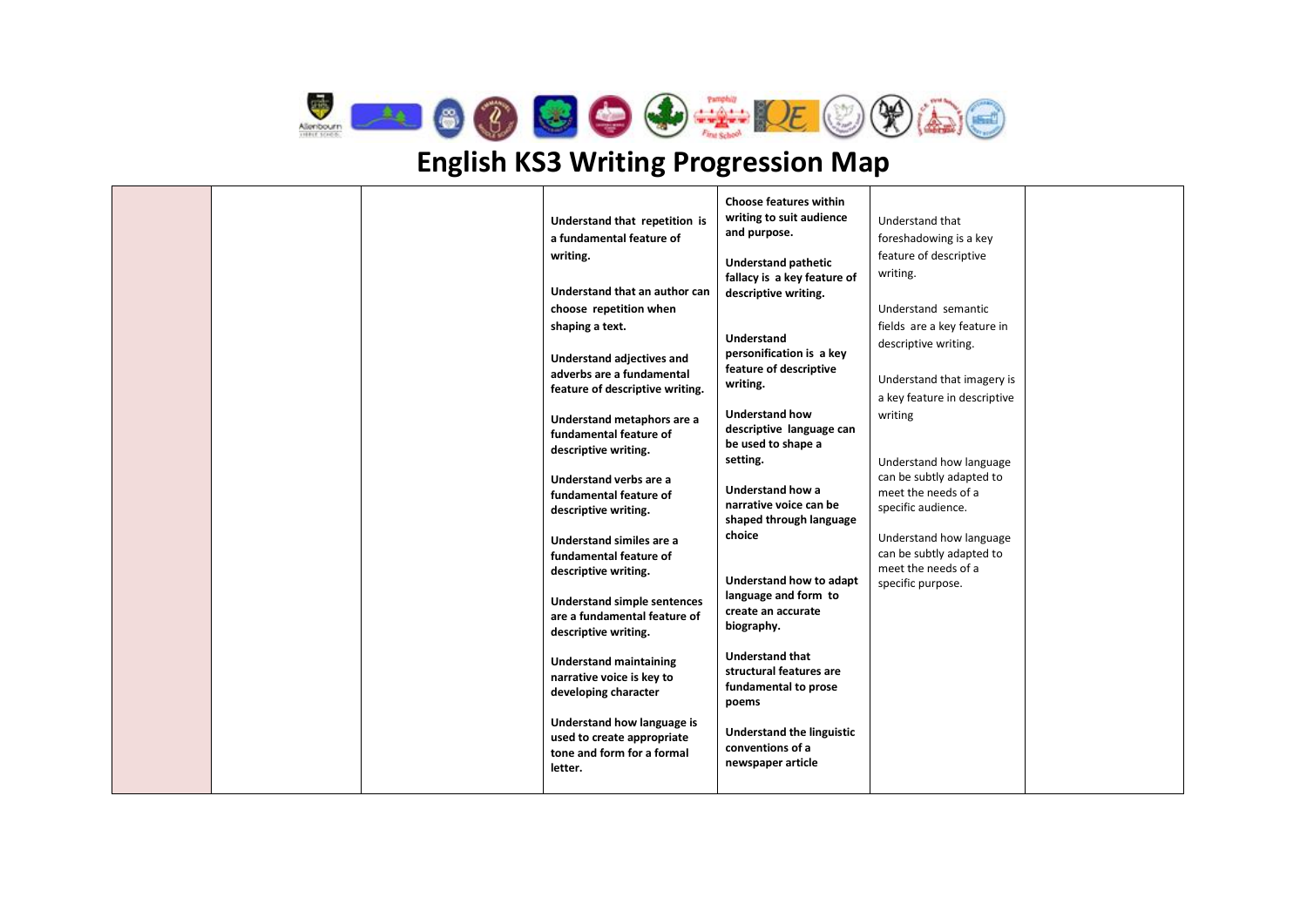

|                                        |                                                                                               |                          | Select words for their specific<br>connotations in order to shape<br>meaning.                                                                                                                                                                                                                                                                                                                                                                                                                             | Understand the linguistic<br>conventions of a diary<br>entry<br>Understand the linguistic<br>conventions of travel<br>writing                                                                                                                                                                                                                                                                                                                                                      |                                                                                                                                                                                                                                                                                                                         |  |
|----------------------------------------|-----------------------------------------------------------------------------------------------|--------------------------|-----------------------------------------------------------------------------------------------------------------------------------------------------------------------------------------------------------------------------------------------------------------------------------------------------------------------------------------------------------------------------------------------------------------------------------------------------------------------------------------------------------|------------------------------------------------------------------------------------------------------------------------------------------------------------------------------------------------------------------------------------------------------------------------------------------------------------------------------------------------------------------------------------------------------------------------------------------------------------------------------------|-------------------------------------------------------------------------------------------------------------------------------------------------------------------------------------------------------------------------------------------------------------------------------------------------------------------------|--|
| <b>Composition:</b><br><b>Drafting</b> | select appropriate,<br>grammar understanding<br>how choices can change<br>and enhance meaning | precis longer paragraphs | Use punctuation for effect in<br>descriptive writing.<br>Use direct address effectively<br>in persuasive writing.<br>Use rhetorical questions<br>effectively in persuasive<br>writing.<br>Use repetition effectively in<br>persuasive writing.<br>Use a variety of persuasive<br>techniques effectively in a<br>piece of writing.<br>Use simple sentences for<br>effect in persuasive writing.<br>Use metaphor for effect in<br>descriptive writing.<br>Use similes for effect in<br>descriptive writing. | Use personal pronouns<br>effectively in persuasive<br>writing.<br>Use statistics effectively<br>in persuasive writing.<br>Use anecdote effectively<br>in persuasive writing.<br>Use emotive language<br>effectively in persuasive<br>writing.<br>Use a variety of<br>persuasive techniques<br>appropriate for purpose in<br>a piece of writing.<br>Vary sentence structure<br>for effect in persuasive<br>writing.<br>Use personification for<br>effect in descriptive<br>writing. | Use cyclical structure<br>effectively in persuasive<br>writing.<br>Use descriptive language<br>effectively in persuasive<br>writing.<br>Use semantic fields<br>effectively in a piece of<br>writing.<br>Use foreshadowing<br>effectively in a piece of<br>writing.<br>Use imagery effectively in a<br>piece of writing. |  |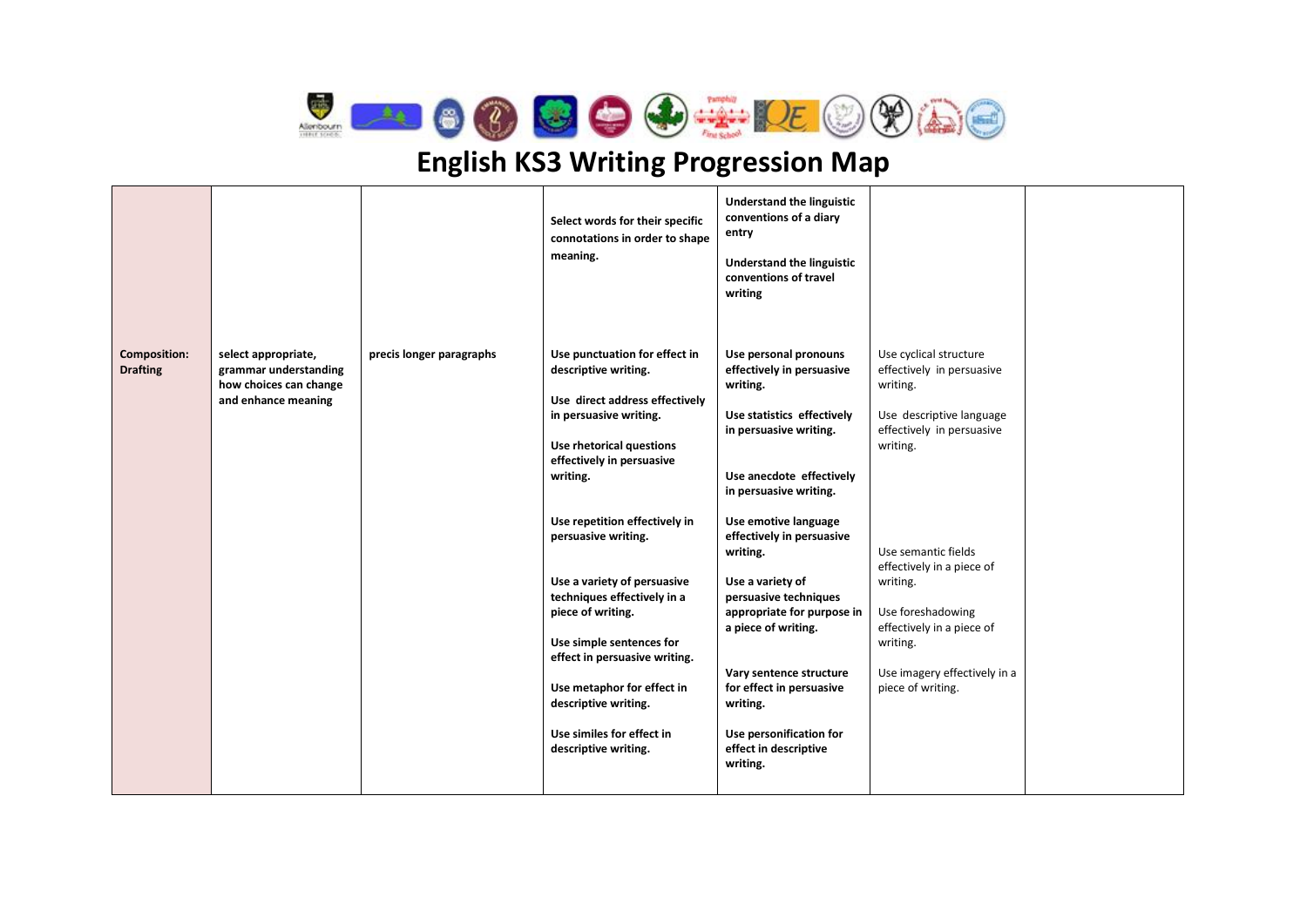

|  | Use carefully selected verbs<br>for effect in descriptive<br>writing.                  | Use pathetic fallacy for<br>effect in descriptive<br>writing.                                |  |
|--|----------------------------------------------------------------------------------------|----------------------------------------------------------------------------------------------|--|
|  | Use carefully selected<br>adjectives and adverbs for<br>effect in descriptive writing. | Use descriptive language<br>create a description of a<br>setting                             |  |
|  |                                                                                        | Use structural features to<br>create a prose poem.                                           |  |
|  |                                                                                        | Use accurate language to<br>create a biography                                               |  |
|  |                                                                                        | Use knowledge of<br>linguistic conventions to<br>create diary                                |  |
|  |                                                                                        | Use knowledge of<br>linguistic conventions to<br>create a piece of travel<br>writing         |  |
|  |                                                                                        | Use knowledge of key<br>linguistic conventions to<br>create a piece of<br>persuasive writing |  |
|  |                                                                                        | Use knowledge of<br>linguistic conventions to<br>create a tabloid<br>newspaper article       |  |
|  |                                                                                        | Use knowledge of<br>linguistic conventions to<br>create a broadsheet<br>newspaper article    |  |
|  |                                                                                        |                                                                                              |  |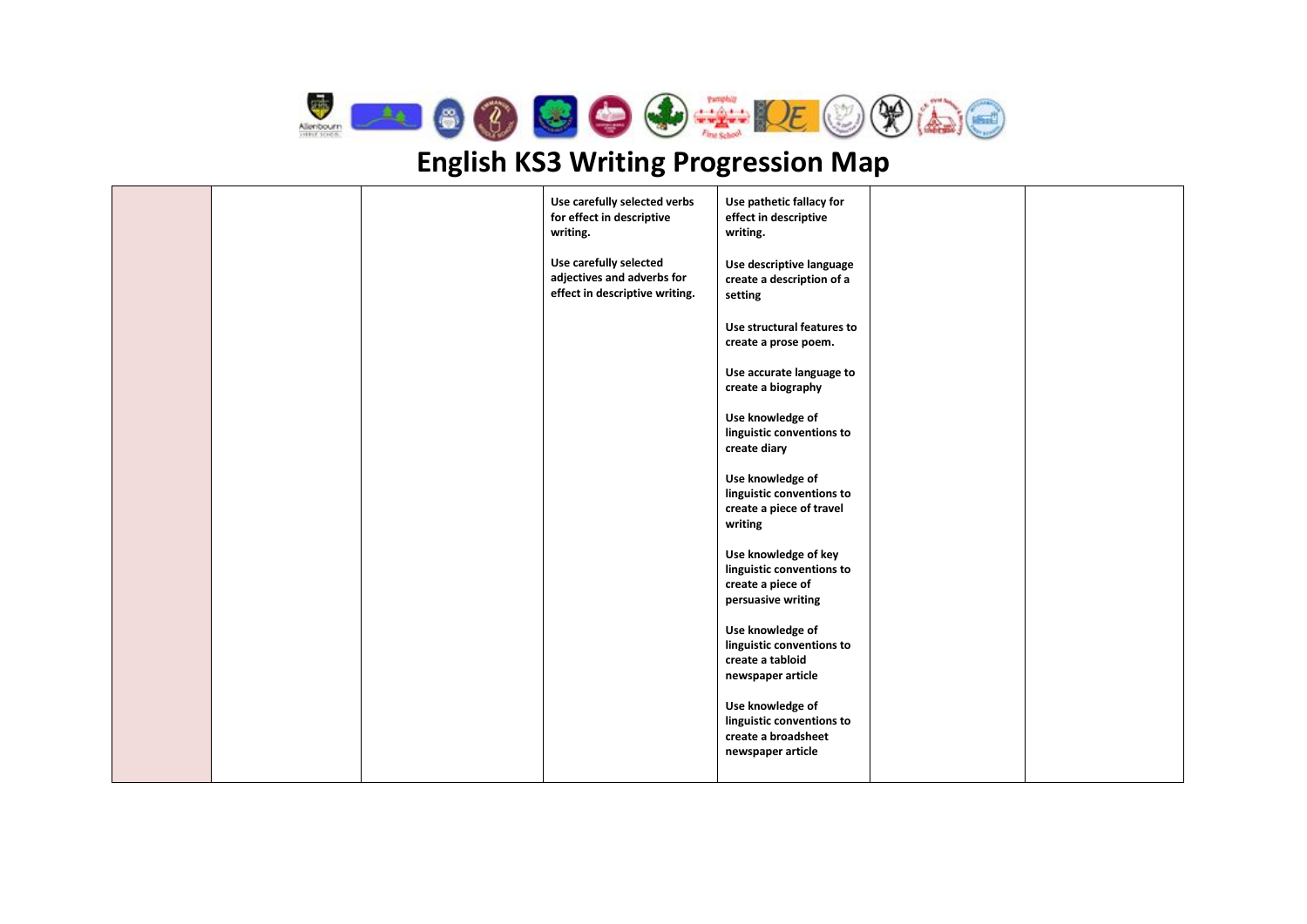

|                                                    |                                                                                                                                                                                                                                                                                                                                                  |                                                                                                                                                                                                                                                                                                                                             |                                                                                                                                                                                                                                                                       | Use knowledge of<br>linguistic conventions to<br>create a description of a<br>setting                                                                                   |                                                                                                                                                                  |  |
|----------------------------------------------------|--------------------------------------------------------------------------------------------------------------------------------------------------------------------------------------------------------------------------------------------------------------------------------------------------------------------------------------------------|---------------------------------------------------------------------------------------------------------------------------------------------------------------------------------------------------------------------------------------------------------------------------------------------------------------------------------------------|-----------------------------------------------------------------------------------------------------------------------------------------------------------------------------------------------------------------------------------------------------------------------|-------------------------------------------------------------------------------------------------------------------------------------------------------------------------|------------------------------------------------------------------------------------------------------------------------------------------------------------------|--|
| <b>Composition:</b><br><b>Evaluate and</b><br>Edit | ensure consistent and<br>correct use of tense<br>ensure correct subject<br>verb agreement<br>proof read throughout the<br>writing process to check<br>for spelling and<br>punctuation errors<br>in their own and others'<br>writing,<br>propose changes to<br>grammar, vocabulary and<br>punctuation to clarify<br>meaning and enhance<br>effect | proof read to check for spelling<br>and punctuation errors,<br>independently, and appropriate<br>to task<br>in their own and others' writing,<br>propose changes to distinguish<br>between the language of speech<br>and writing, choosing the<br>appropriate register<br>adapt and refine grammar and<br>vocabulary, to enhance<br>meaning | Adapt a piece of writing to<br>meet the needs of different<br>audiences                                                                                                                                                                                               | Understand that editing is<br>making writing better, not<br>just correcting mistakes.                                                                                   | Enhance a piece of<br>corrected writing by adding<br>new structures and<br>devices.                                                                              |  |
| <b>Sentence</b><br><b>Structure</b>                | use relative clauses<br>beginning with who,<br>which, where, why,<br>whose, that, or an<br>omitted relative pronoun<br>indicate degrees of<br>possibility with adverbs<br>and<br>modal verbs                                                                                                                                                     | use passive voice to affect the<br>presentation of information in a<br>sentence<br>show difference between<br>formal structures and<br>informal structures, through the<br>use of question tags and<br>subjunctive form                                                                                                                     | Understand the difference<br>between simple, complex and<br>compound sentences<br><b>Understand how simple</b><br>sentences can be used to<br>enhance a piece of writing.<br><b>Understand how complex</b><br>sentences can be used to<br>enhance a piece of writing. | Understand how<br>compound sentences can<br>be used to enhance a<br>piece of writing.<br>Understand how minor<br>sentences can be used to<br>enhance a piece of writing | Understand how sentence<br>structure can be adapted<br>for different audiences<br>Understand how sentence<br>structure can be adapted<br>for different audiences |  |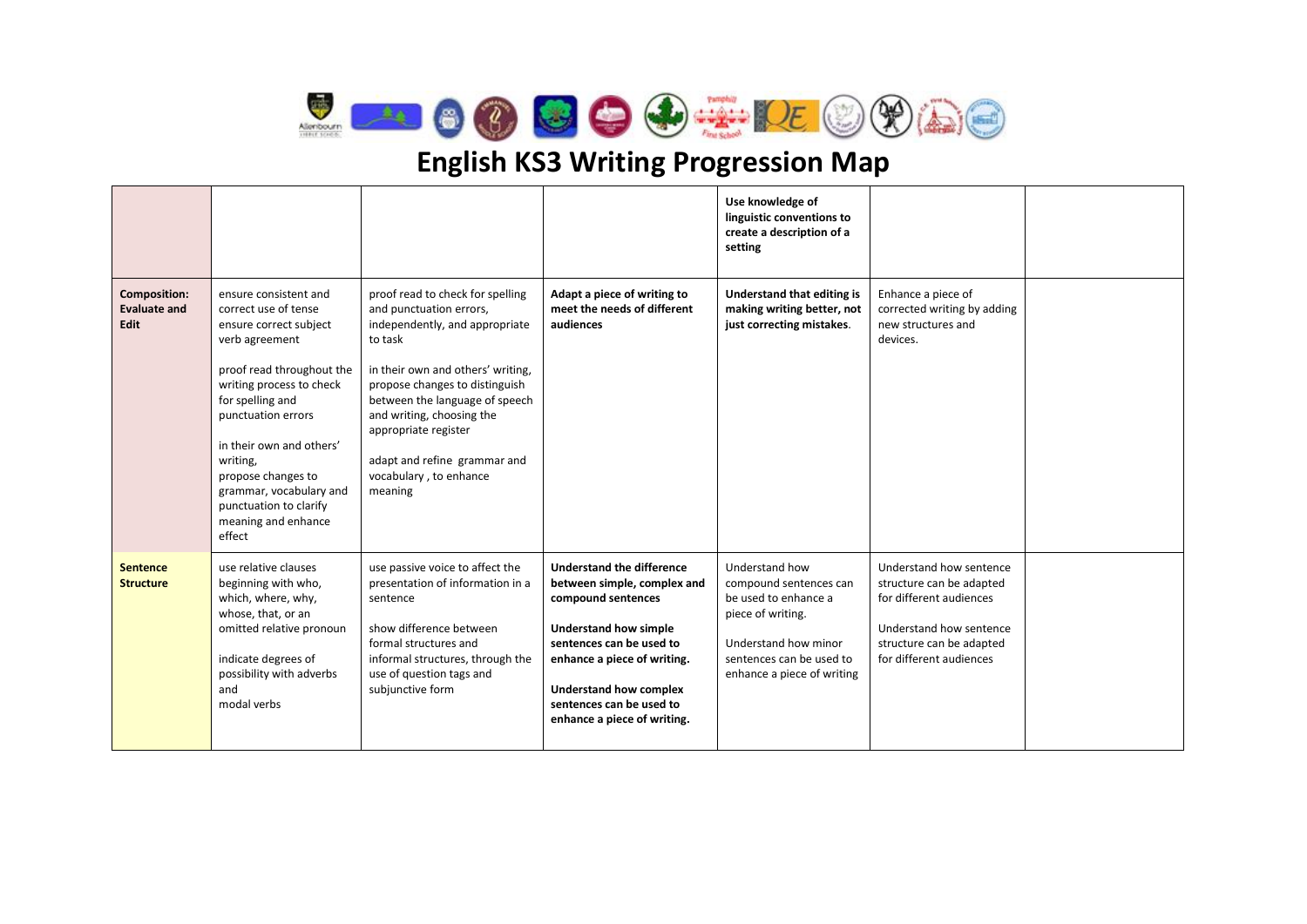$\bigotimes$ **AIOOOOOO**OO

| <b>Text structure</b> | in narratives, integrate<br>dialogue to convey<br>character and advance the<br>action<br>use further organisational<br>and presentational<br>devices to structure text<br>and guide the reader,<br>such as bullet points and<br>underlining<br>build cohesion within and<br>across paragraphs using:<br>conjunctions and tense<br>choice<br>build cohesion within and<br>across paragraphs using:<br>adverbials of time,<br>adverbials of place,<br>adverbials of number, | across the full range of<br>narratives, select methods to<br>describe settings, characters and<br>atmosphere, and integrate<br>dialogue<br>select appropriate<br>organisational and<br>presentational devices for<br>effect, to structure text and<br>guide the reader<br>choose cohesive devices to build<br>cohesion within and across<br>paragraphs | Using structural features for<br>effect<br>Use narrative opening to<br>create tension in a piece of<br>descriptive writing.<br>Use narrative closing to create<br>tension in a piece of<br>persuasive writing.<br>Use first person narrative<br>perspective accurately in<br>descriptive writing.<br>Use third person narrative<br>perspective accurately in<br>descriptive writing. | Use narrative order to<br>create intrigue in<br>descriptive writing.<br>Use dialogue accurately in<br>descriptive writing.<br>Use juxtaposition<br>effectively in descriptive<br>writing.<br>Use structure to create<br>tension in a piece of<br>writing. | Use flashback effectively in<br>descriptive writing.<br>Use foreshadowing<br>effectively in descriptive<br>writing. |  |
|-----------------------|---------------------------------------------------------------------------------------------------------------------------------------------------------------------------------------------------------------------------------------------------------------------------------------------------------------------------------------------------------------------------------------------------------------------------------------------------------------------------|--------------------------------------------------------------------------------------------------------------------------------------------------------------------------------------------------------------------------------------------------------------------------------------------------------------------------------------------------------|--------------------------------------------------------------------------------------------------------------------------------------------------------------------------------------------------------------------------------------------------------------------------------------------------------------------------------------------------------------------------------------|-----------------------------------------------------------------------------------------------------------------------------------------------------------------------------------------------------------------------------------------------------------|---------------------------------------------------------------------------------------------------------------------|--|
| <b>Punctuation</b>    | use brackets<br>use dashes<br>use commas to indicate<br>parenthesis<br>use commas to clarify and<br>avoid ambiguity                                                                                                                                                                                                                                                                                                                                                       | use semi-colon,<br>colon and dash to mark clauses<br>use colon to introduce a list<br>use semicolon within lists<br>use bullet points to list<br>information<br>use hyphen to avoid ambiguity<br>use ellipsis                                                                                                                                          |                                                                                                                                                                                                                                                                                                                                                                                      |                                                                                                                                                                                                                                                           |                                                                                                                     |  |